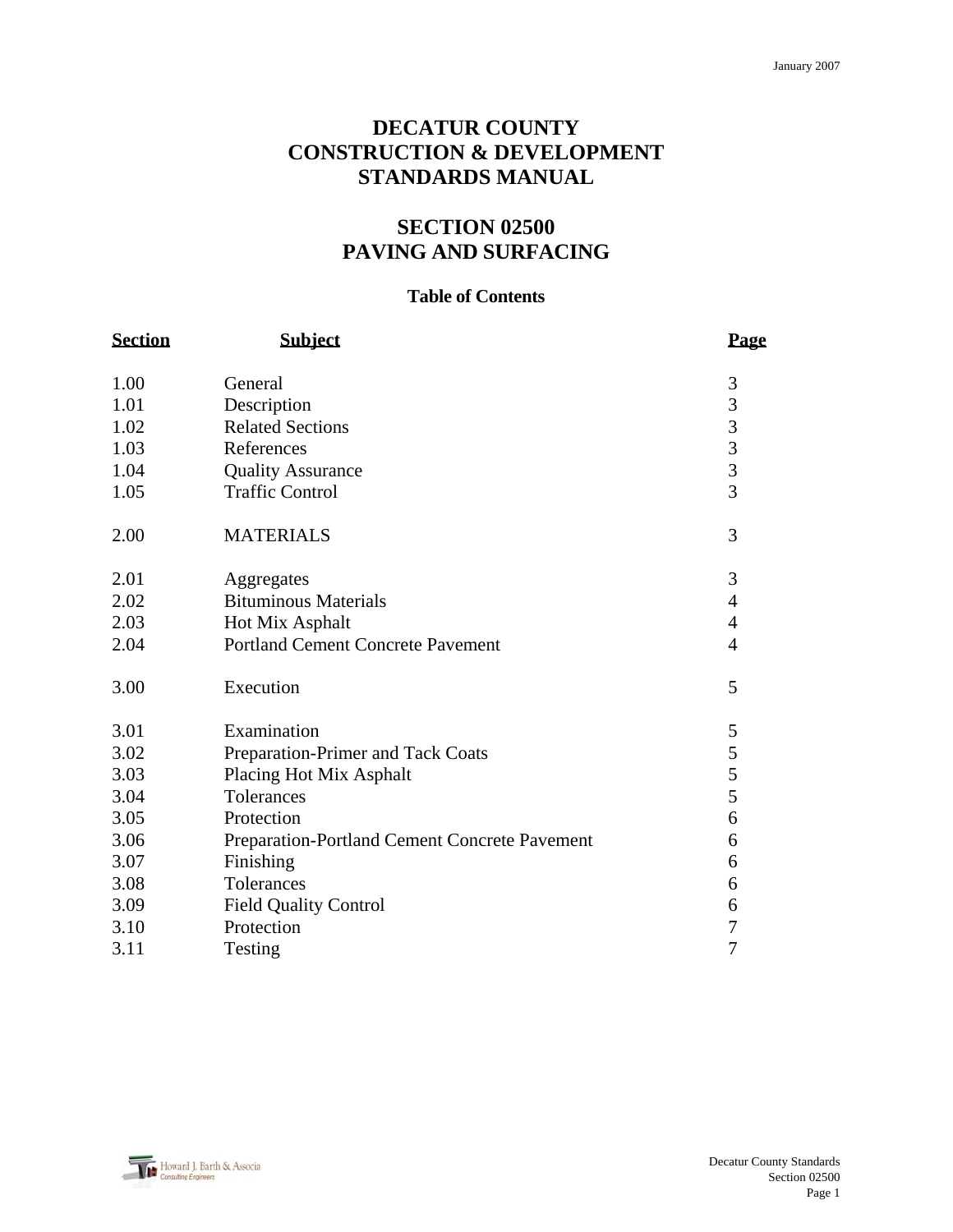# **LIST OF DRAWINGS**

| <b>Title</b>                           | Drawing No. |
|----------------------------------------|-------------|
| $PS-1$<br><b>Pavement Section</b>      |             |
| $PS-2$<br><b>Typical Section</b>       |             |
| <b>Entrance Intersection</b><br>$PS-3$ |             |
| $PS-4$<br>Curb & Gutter                |             |
| $PS-5$<br>Sidewalk                     |             |
| $PS-6$<br>Handicap Ramp                |             |
| <b>Handicap Ramp Notes</b><br>$PS-7$   |             |

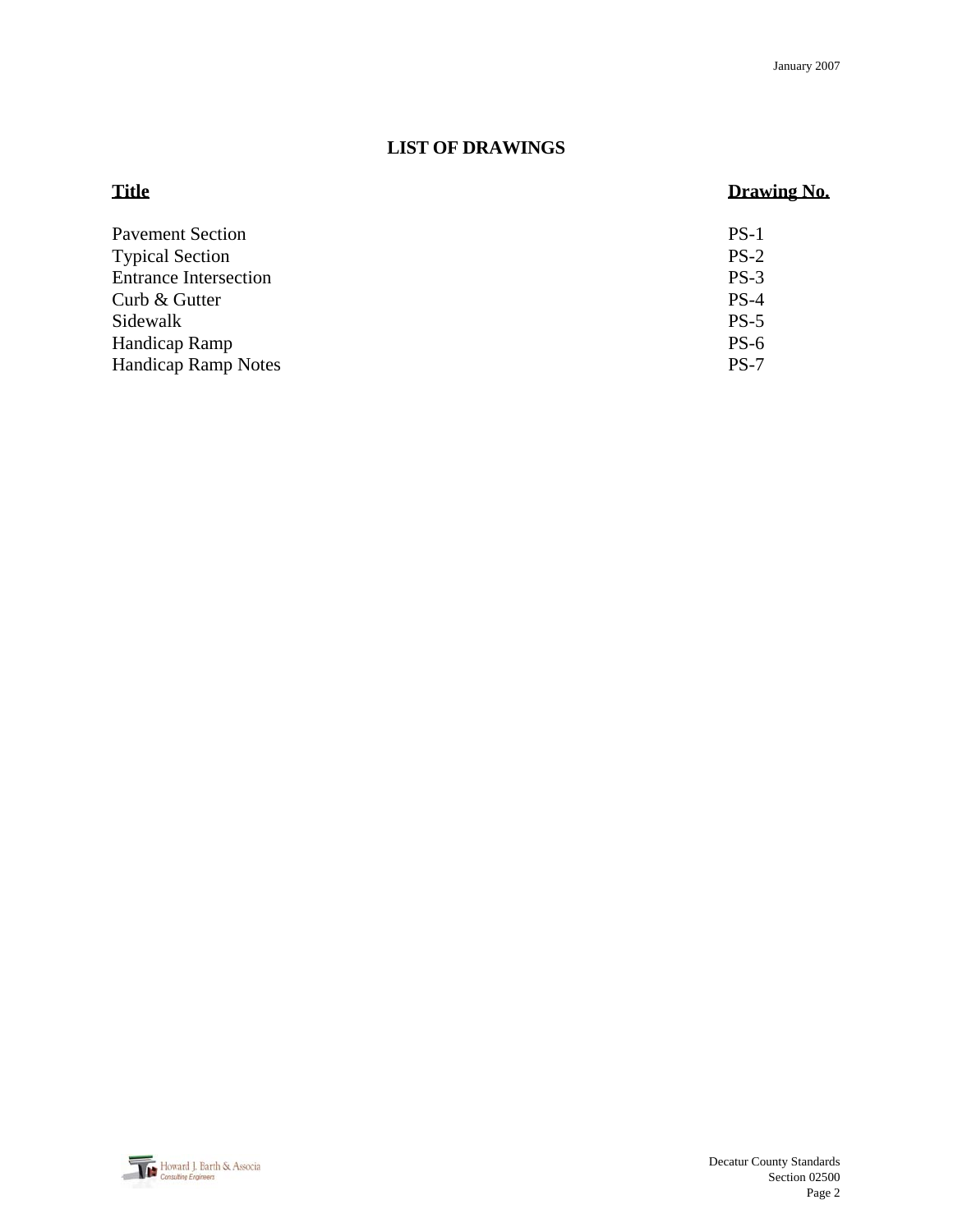# **1.00 General**

# **1.01 Description**

A. Work in this section includes the installation of new and repair and replacement of highways, streets, roads, pavement, drives, parking areas, sidewalks, curbs, gutters and other paved areas damaged or destroyed during construction of the work.

# **1.02 Related Sections**

| <b>Earthwork for Utilities</b> | Section 02222 |
|--------------------------------|---------------|
| Landscaping for Utilities      | Section 02902 |

# **1.03 References**

 A. Latest addition of Indiana Department of Transportation Standard Specification, including Supplements is made a part of the specifications by reference.

# **1.04 Quality Assurance**

 A. Perform Work in accordance with Indiana Department of Transportation Standard Specification.

 B. Mixing Plant: Conform to Indiana Department of Transportation Standard Specification.

 C Approval of Material Conform to Indiana Department of Transportation Standard Specification.

# **1.05 Traffic Control**

 A. The Contractor shall plan construction operations so that exiting local traffic access can be maintained.

 B. Appropriate traffic control devices (barricades, barrels, lights, flaggers, etc) shall be maintained during construction by the contractor.

 C. Traffic control devices used for maintenance of traffic shall comply with the *Indiana Manual on Uniform Traffic Control Devices.* 

# **2.00 Materials**

# **2.01 Aggregate**

A. Fine aggregates shall consist of natural sand of manufactured sand produced by crushing stone or gravel.

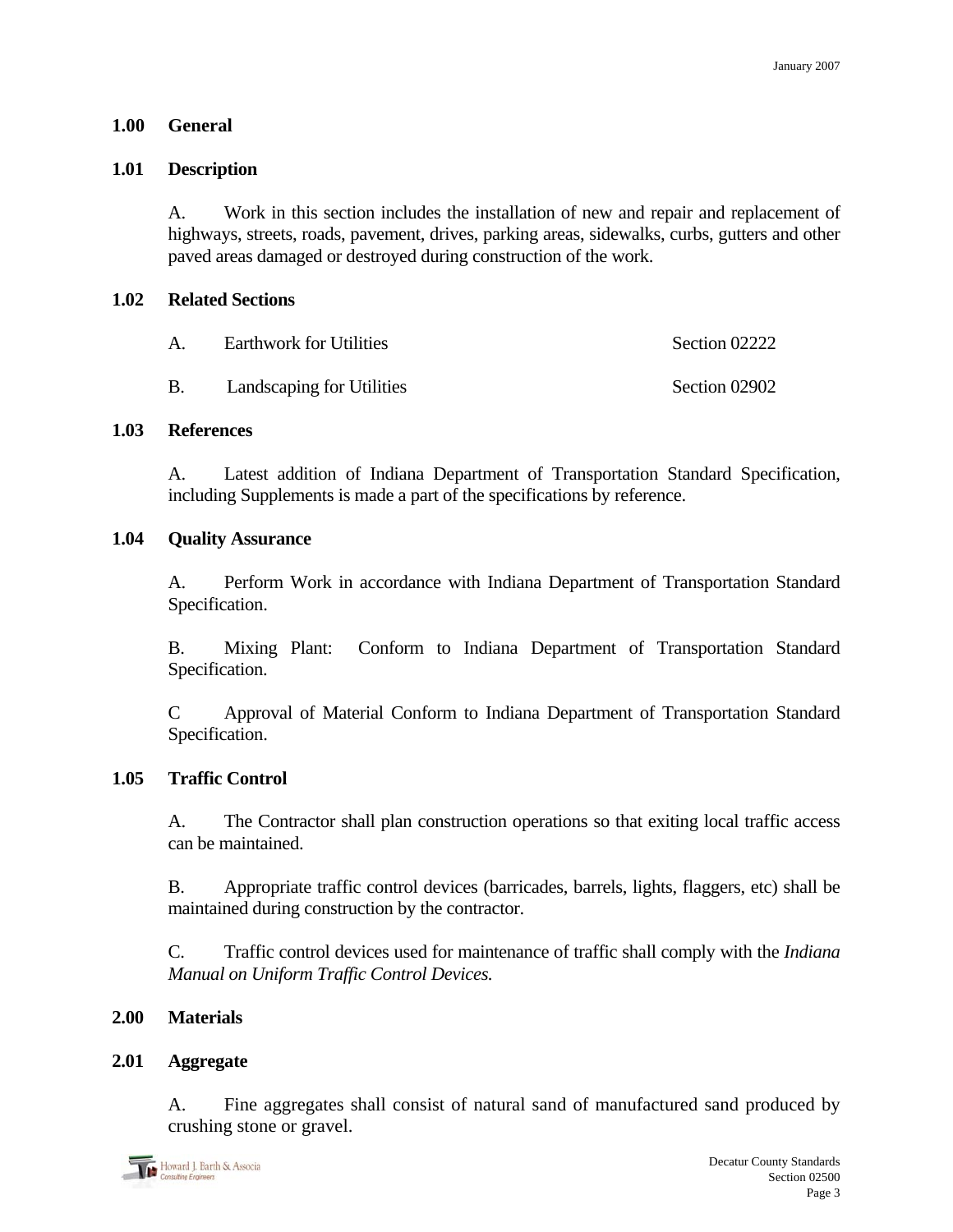1. Fine aggregates used in Portland cement concrete and bituminous pavements shall be free of injurious amounts of organic materials

B. Coarse aggregates shall consist of clean, tough, durable fragments of crushed rock, crushed or uncrushed gravel.

C. Fine and coarse aggregates shall comply with Indiana Department of Transportation Standard Specification

#### **2,02 Bituminous Materials**

A. Bituminous Binder and Surface Courses shall conform to Indiana Department of Transportation Standard Specification. Base and Binder may contain up to a maximum of 25% of reclaimed asphalt pavement (RAP) in accordance with INDOT Specifications.

 B. Tack Coat shall conform to Indiana Department of Transportation Standard Specification.

C. Asphalt Cement shall conform to Indiana Department of Transportation Standard Specification.

 D. Coarse Aggregates shall conform to Indiana Department of Transportation Standard Specification.

E. Aggregate for Surface Course Mix shall conform to Indiana Department of Transportation Standard Specification.

 F. Hauling Equipment shall conform to Indiana Department of Transportation Standard Specification.

G. Pavers and Rollers shall conform to Indiana Department of Transportation Standard Specification not less than 10 tons.

# **2.03 Hot Mix Asphalt**

 A. All Hot Mix Asphalt (HMA) materials shall conform to Indiana Department of Transportation Specification.

 B. All coarse and fine aggregate materials shall conform to Indiana Department of Transportation Specification.

# **2.04 Portland Cement Concrete Pavement**

 A. All Portland Cement Concrete Pavement (PCCP) materials shall conform to Indiana Department of Transportation Specification.

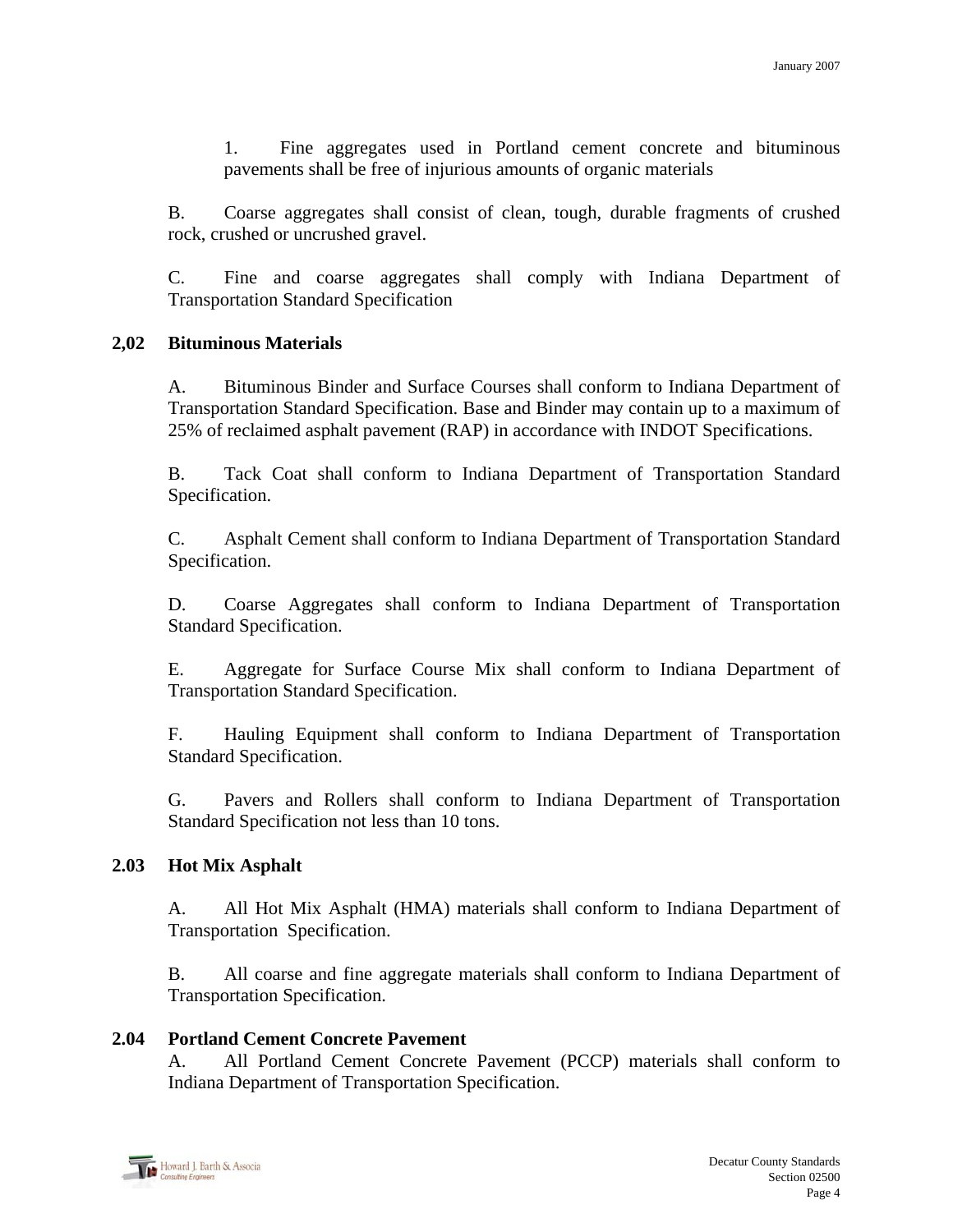# **3.00 Execution**

# **3.01 Examination**

A. Notify Engineer 48 hours prior to starting work.

 B. Verify that compacted granular base is dry and ready to support paving and imposed loads.

C. Verify gradients and elevations of base are correct.

D. Beginning of installation means acceptance of substrate.

# **3.02 Preparation – Primer and Tack Coats**

 A. Apply primer coat in accordance with Indiana Department of Transportation Standard Specification.

 B. Apply tack coat in accordance with Indiana Department of Transportation Standard Specification.

# **3.03 Placing Hot Mix Asphalt**

 A. Install Work in accordance with Indiana Department of Transportation Standard Specification.

B. Place asphalt within 24 hours of applying primer or tack coat.

C. Place to compacted thickness shown on typical pavement section on plans.

 D. Install gutter drainage grilles and frames and manhole frames in correct position and elevation.

 E. Compact pavement by rolling. Do not displace or extrude pavement from position. Hand compact in areas inaccessible to rolling equipment.

 F. Perform rolling with consecutive passes to achieve even and smooth finish without roller marks.

# **3.04 Tolerances**

A. Flatness: Maximum variation of 1/8 inch measured with 10 foot straight edge.

B. Compacted Thickness: Within ¼ inch of design thickness.

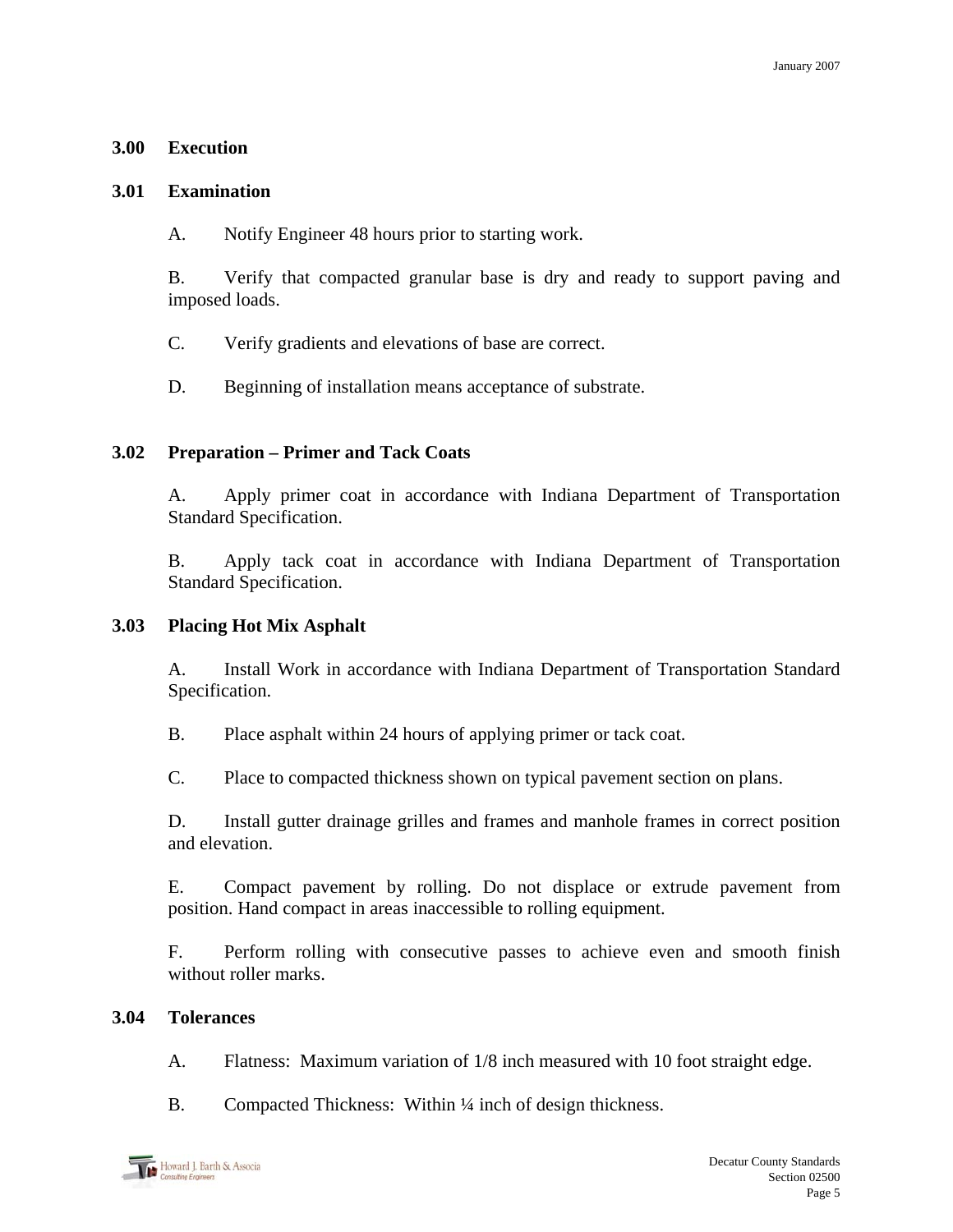C. Variation from True Elevation: Within ½ inch.

# **3.05 Protection**

 A. Immediately after placement, protect pavement from mechanical injury until surface temperature is less than 140 degrees Fahrenheit.

# **3.06 Preparation – Portland Cement Concrete Pavement**

A. Moisten base to minimize absorption of water from fresh concrete.

B. Place and secure forms to correct location, dimension, profile and gradient.

 C. Place joint filler vertical in position, in straight lines. Secure to formwork during concrete placement.

# **3.07 Finishing**

- A. Drive Paving: Light broom.
- B. Sidewalk Paving: Light broom.
- C. Curbs and Gutters: Light broom.
- D. Direction of Texturing: Transverse to pavement direction.
- E. Inclined Vehicular Ramps: Broomed perpendicular to slope.

F. Place curing compound on exposed concrete surfaces immediately after finishing. Apply in accordance with manufacturer's instructions.

# **3.08 Tolerances**

- A. Maximum variation of surface flatness: ¼ inch in 10 feet.
- B. Variation from True Position: Within <sup>1</sup>/4 inch.

# **3.09 Field Quality Control**

A. Field inspection and testing will be performed under provision of Indiana Department of Transportation Specification.

B. Three concrete test cylinders will be taken for every 50 or less cubic yards of each class of concrete place each day.

C. One additional test cylinder will be taken during cold weather and cured on site under same conditions as concrete it represents.

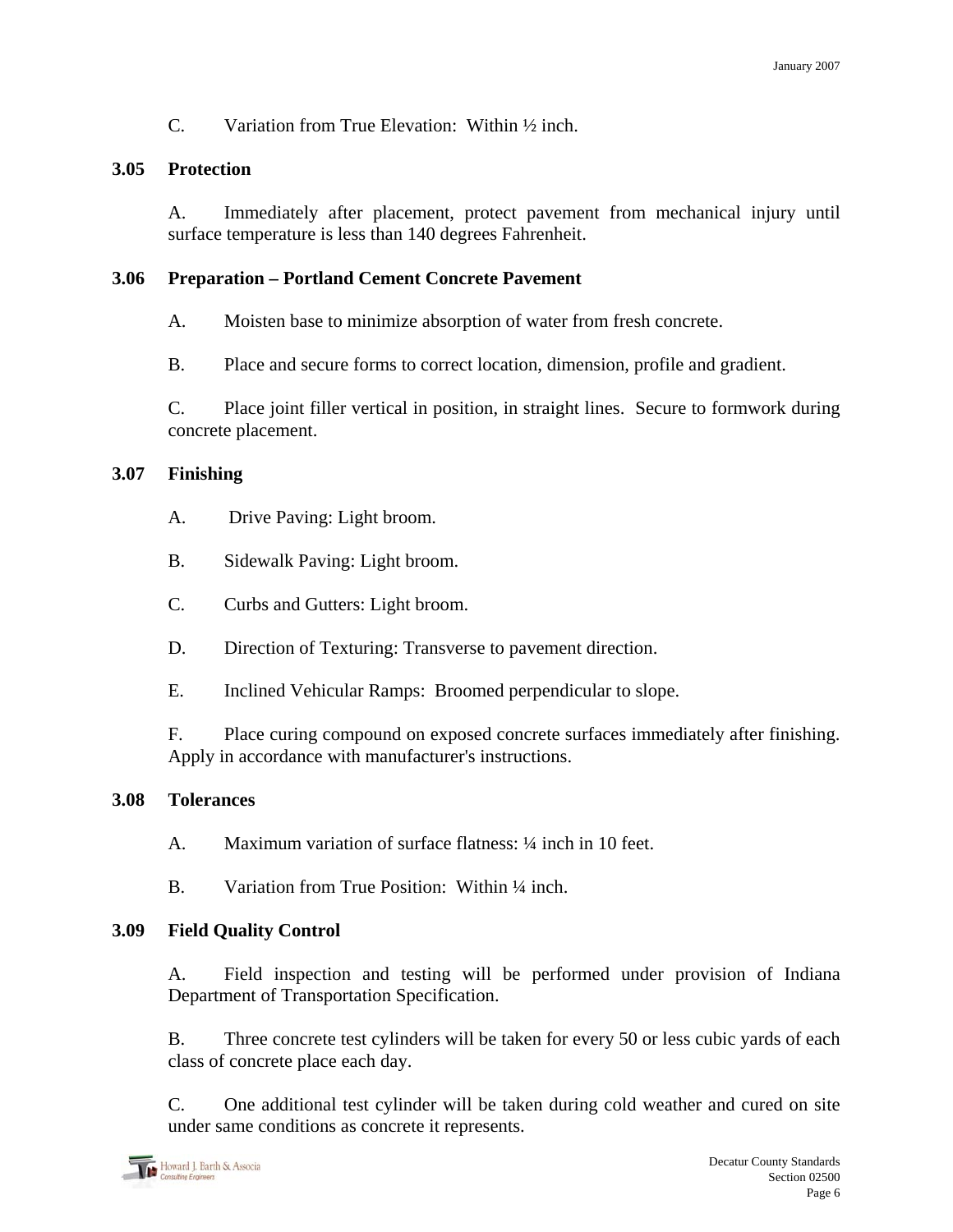D. One slump test will be taken for each set of test cylinders taken.

E. If test or inspection, indicate work does not meet specified requirements, remove work and replace at contractor's expense.

#### **3.10 Protection**

A. Immediately after placement, protect pavement from premature drying, excessive hot or cold temperatures and mechanical injury.

B. Do not permit pedestrian or vehicular traffic over pavement until 75 percent design strength of concrete has been achieved.

#### **3.11 Testing**

A. Cost of testing shall be at contractor's expense.

# END SECTION 02500

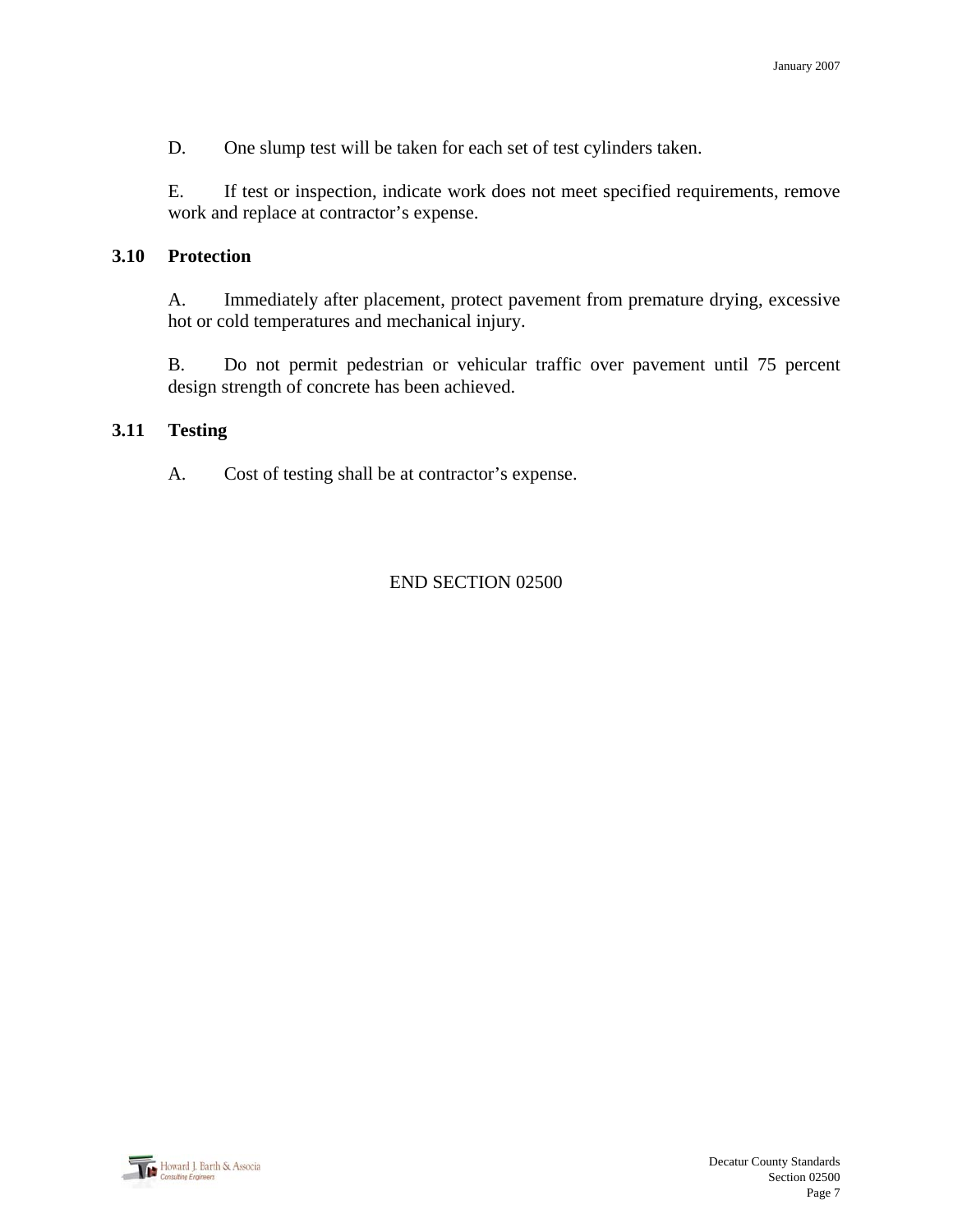January 2007

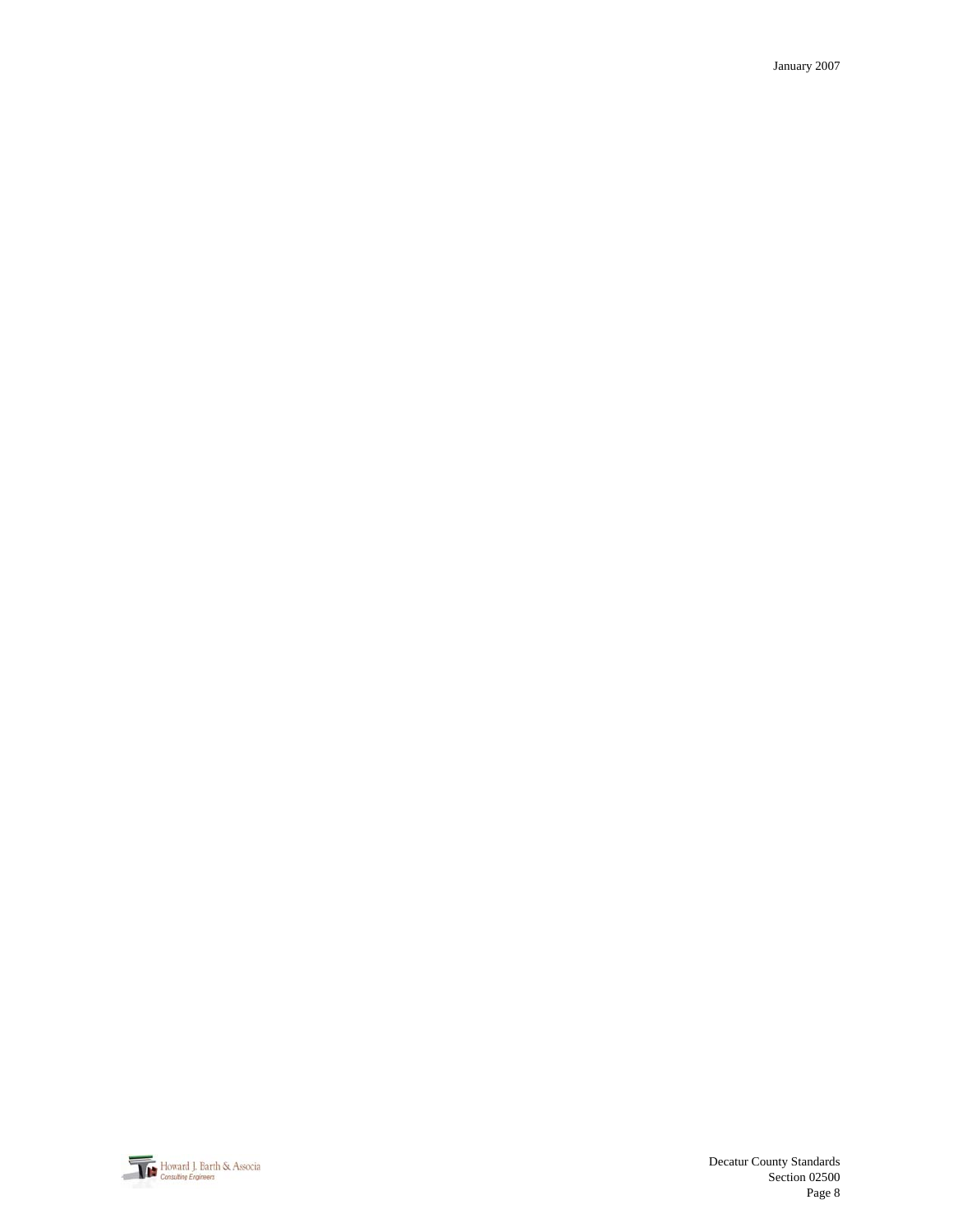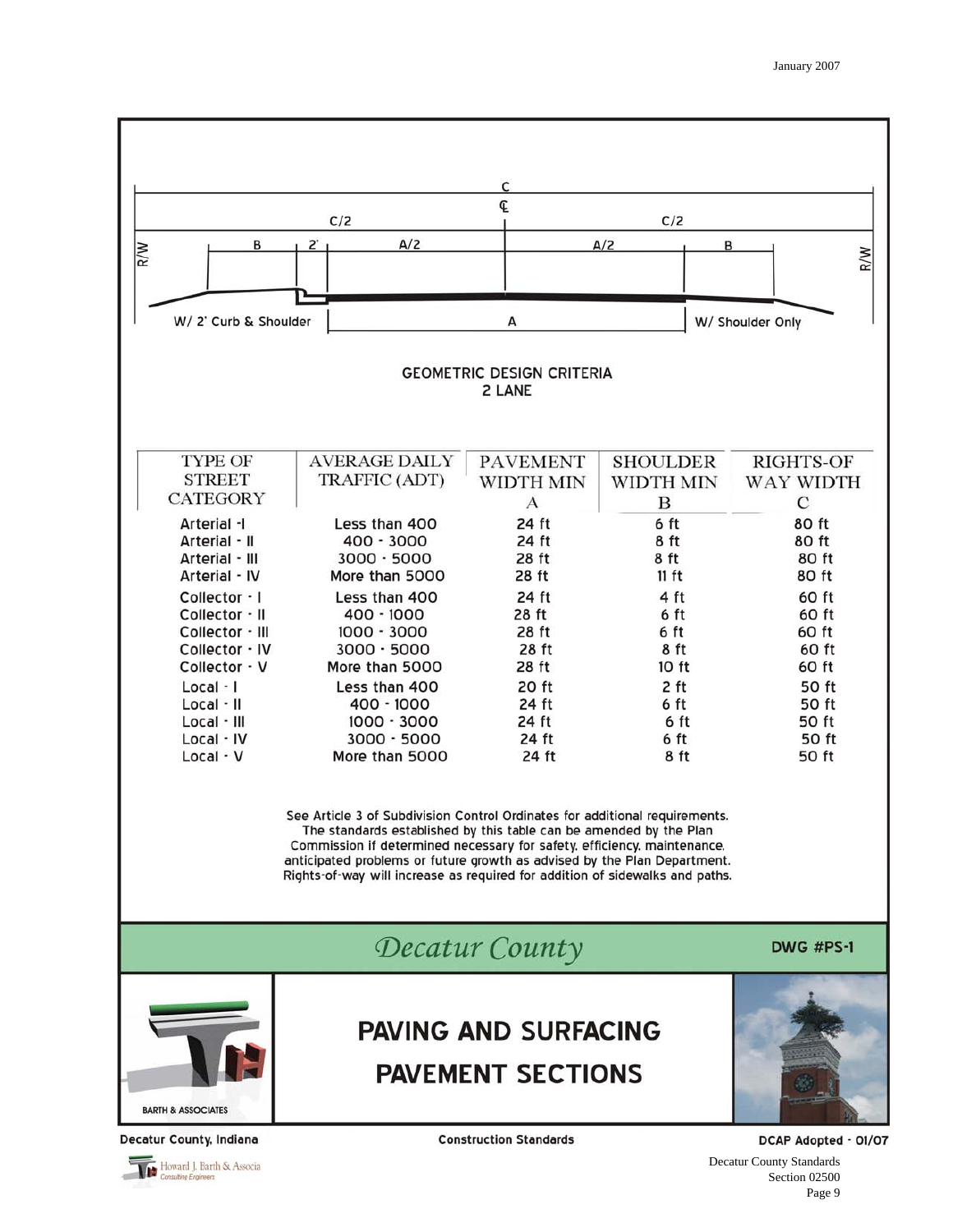

DCAP Adopted - 01/07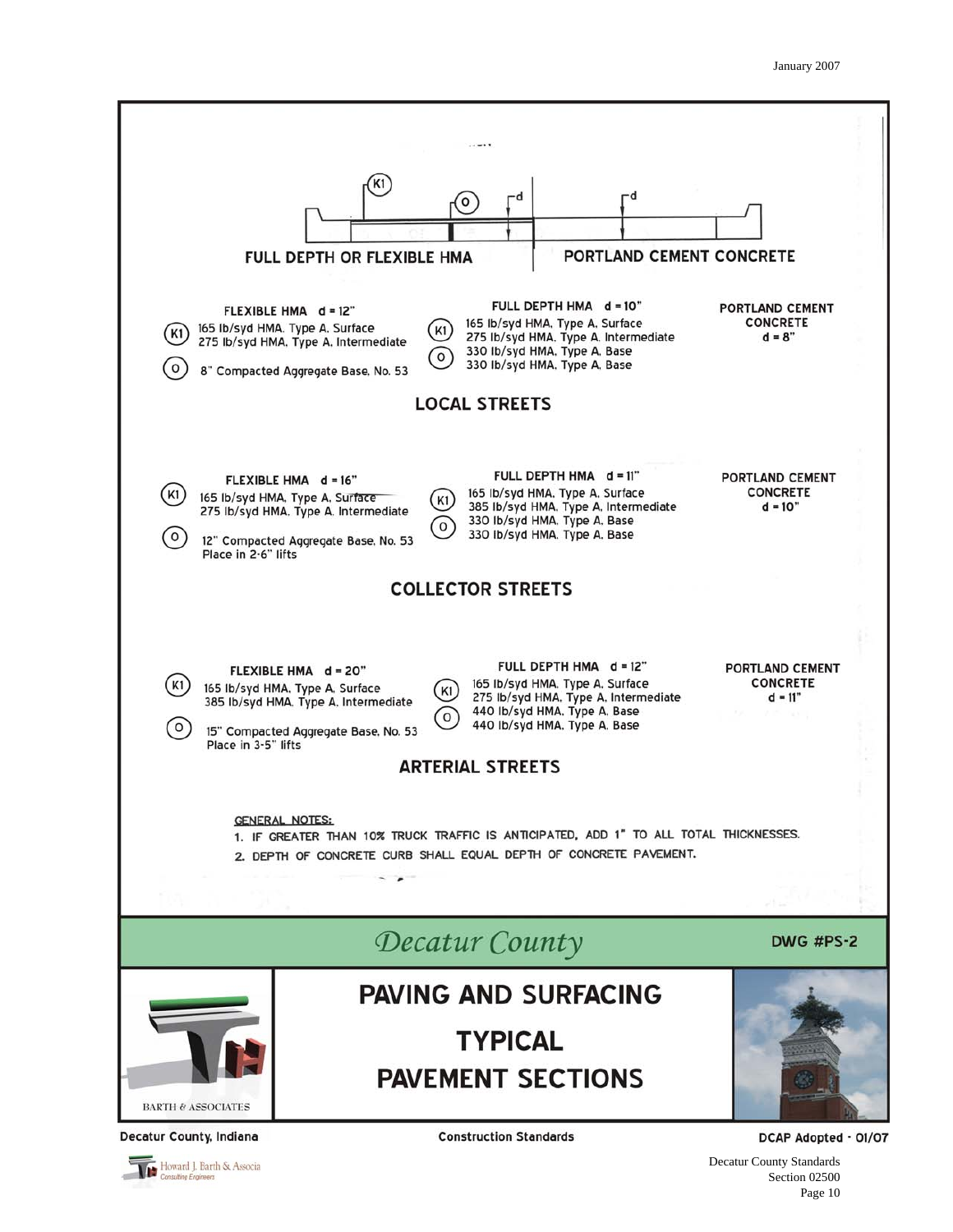

DCAP Adopted - 01/07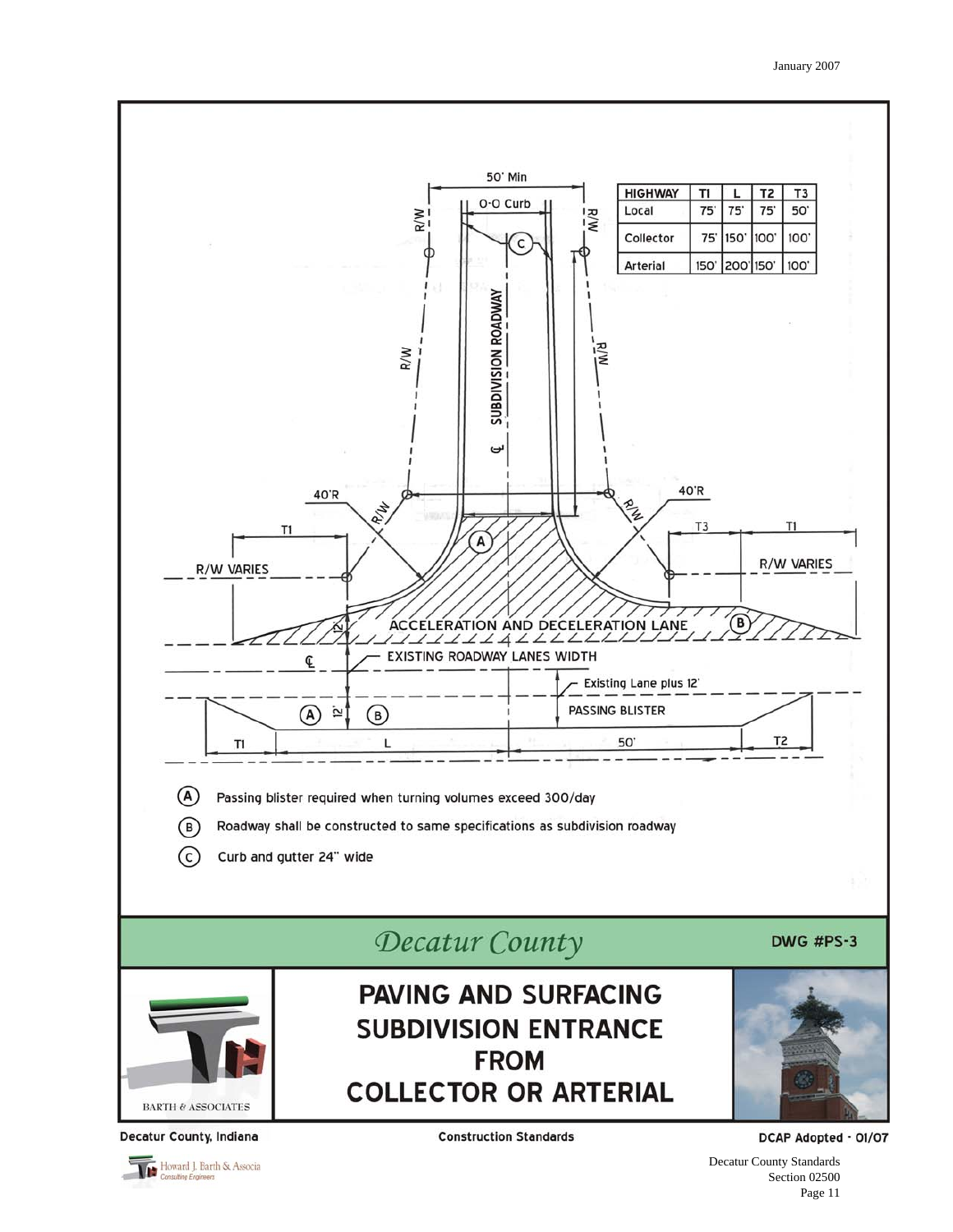

Howard J. Barth & Associa

**Construction Standards** 

DCAP Adopted - 01/07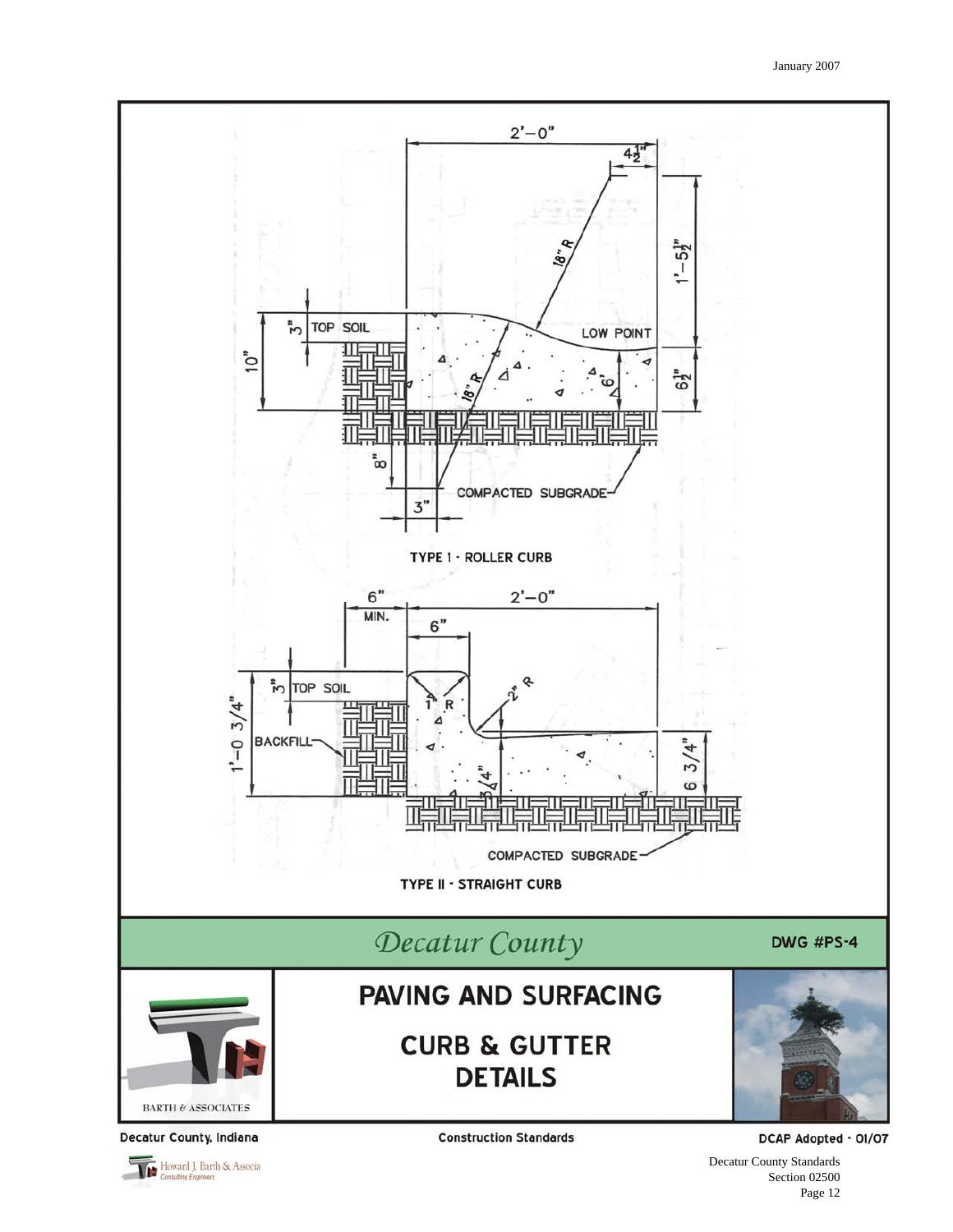

**Construction Standards** 

DCAP Adopted - 01/07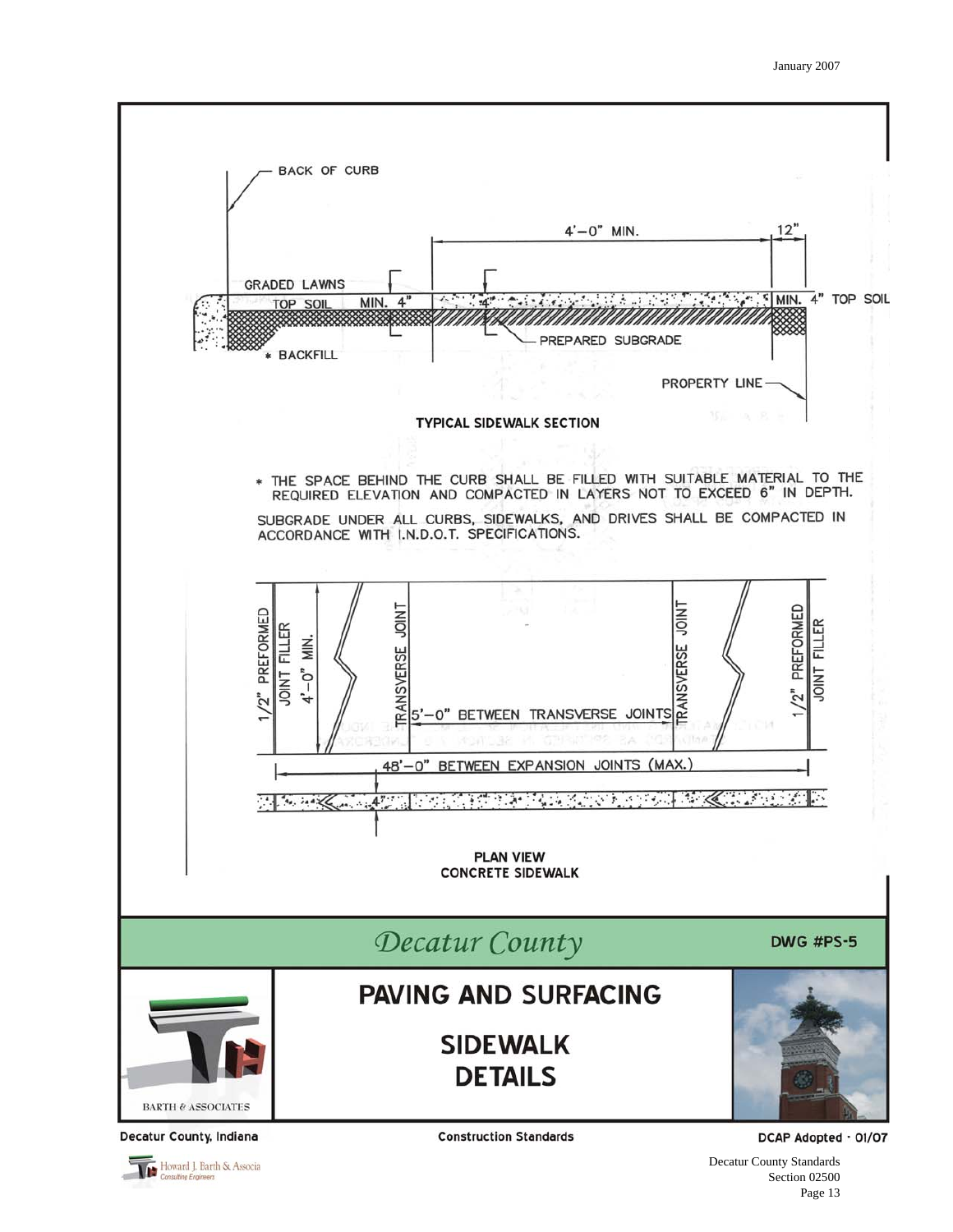